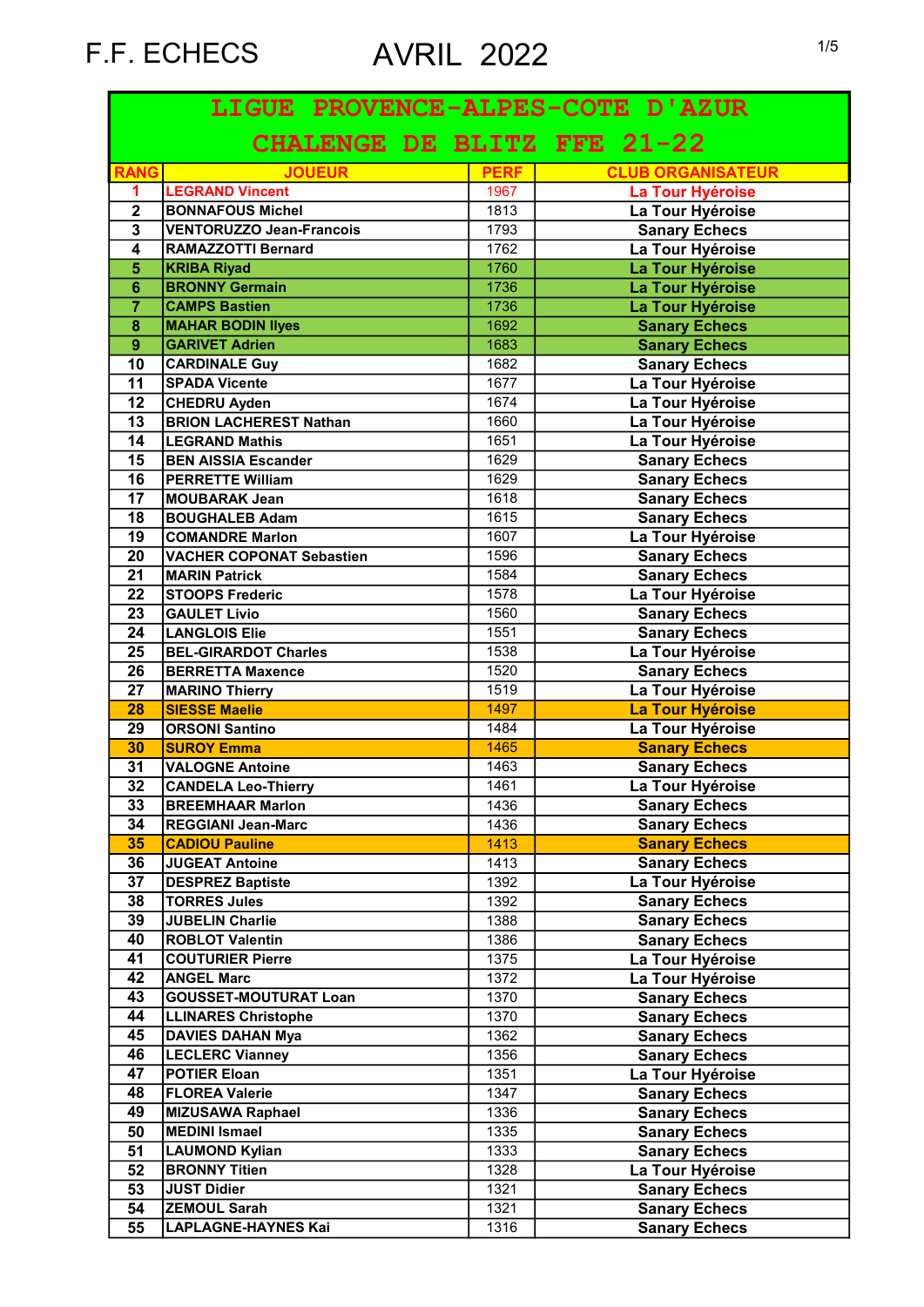| LIGUE PROVENCE-ALPES-COTE D'AZUR |                                |             |                          |
|----------------------------------|--------------------------------|-------------|--------------------------|
|                                  | CHALENGE DE BLITZ FFE 21-22    |             |                          |
| <b>RANG</b>                      | <b>JOUEUR</b>                  | <b>PERF</b> | <b>CLUB ORGANISATEUR</b> |
| 56                               | SOLANAS Ricardo                | 1311        | La Tour Hyéroise         |
| $\overline{57}$                  | LACROIX Alexandre              | 1305        | <b>Sanary Echecs</b>     |
| 58                               | <b>ESTEVES Kaiss</b>           | 1303        | La Tour Hyéroise         |
| 59                               | <b>ELSLANDER Etienne</b>       | 1299        | <b>Sanary Echecs</b>     |
| 60                               | <b>IDOUX Christophe</b>        | 1295        | La Tour Hyéroise         |
| 61                               | <b>KHALDI Kian</b>             | 1290        | <b>Sanary Echecs</b>     |
| 62                               | <b>BIGER Lilyan</b>            | 1285        | <b>Sanary Echecs</b>     |
| 63                               | <b>FRANCESCHI Hugo</b>         | 1284        | <b>Sanary Echecs</b>     |
| 64                               | <b>LARCHER Tanguy</b>          | 1271        | <b>Sanary Echecs</b>     |
| 65                               | NATAF Sacha                    | 1271        | <b>Sanary Echecs</b>     |
| 66                               | <b>KRIBA Emna</b>              | 1269        | La Tour Hyéroise         |
| 67                               | <b>LAFFONT Florent</b>         | 1269        | <b>Sanary Echecs</b>     |
| 68                               | <b>CELAN Stanislas</b>         | 1260        | <b>Sanary Echecs</b>     |
| 69                               | <b>BARBANSON Bastien</b>       | 1256        | <b>Sanary Echecs</b>     |
| 70                               | <b>BAGHDASARIAN Ruben</b>      | 1250        | La Tour Hyéroise         |
| $\overline{71}$                  | <b>ROMAN Clement</b>           | 1243        | <b>Sanary Echecs</b>     |
| $\overline{72}$                  | <b>CONSTANTIN Julian</b>       | 1234        | <b>Sanary Echecs</b>     |
| 73                               | <b>RAMON-HARNOIS Celeste</b>   | 1234        | La Tour Hyéroise         |
| 74                               | <b>MOLDOVAN IVAN Andrei</b>    | 1223        | La Tour Hyéroise         |
| 75                               | <b>BRETON Lasya</b>            | 1218        | <b>Sanary Echecs</b>     |
| 76                               | <b>ROMAN Maxence</b>           | 1217        | <b>Sanary Echecs</b>     |
| 77                               | <b>BODNENKO Roman</b>          | 1213        | <b>Sanary Echecs</b>     |
| 78                               | <b>DENIS Mathieu</b>           | 1213        | <b>Sanary Echecs</b>     |
| 79                               | <b>DENIS Francois</b>          | 1207        | <b>Sanary Echecs</b>     |
| 80                               | <b>DO NASCIMENTO Thomas</b>    | 1205        | <b>Sanary Echecs</b>     |
| 81                               | <b>VALLADIER Arthur</b>        | 1199        | La Tour Hyéroise         |
| 82                               | <b>SIMON Leny</b>              | 1197        | <b>Sanary Echecs</b>     |
| 83                               | <b>MARTIN Anthony</b>          | 1195        | <b>Sanary Echecs</b>     |
| 84                               | <b>ROBIDOU Jacques-Antoine</b> | 1195        | <b>Sanary Echecs</b>     |
| 85                               | <b>LUU-FREUND Estello</b>      | 1188        | <b>Sanary Echecs</b>     |
| 86                               | JOURDAN Maxime                 | 1187        | <b>Sanary Echecs</b>     |
| 87                               | <b>SCHOL Noah</b>              | 1186        | <b>Sanary Echecs</b>     |
| 88                               | JUST Johan                     | 1185        | <b>Sanary Echecs</b>     |
| 89                               | <b>ALCARAZ Clemence</b>        | 1174        | <b>Sanary Echecs</b>     |
| 90                               | <b>BOULKHOUKH-AMARETTI Leo</b> | 1169        | <b>Sanary Echecs</b>     |
| 91                               | <b>WAGNER Harrison</b>         | 1159        | La Tour Hyéroise         |
| 92                               | <b>FONTAINE Teri</b>           | 1156        | <b>Sanary Echecs</b>     |
| 93                               | <b>LAZNOVSKY Jean-Yves</b>     | 1151        | La Tour Hyéroise         |
| 94                               | JOUVET Loan                    | 1150        | La Tour Hyéroise         |
| 95                               | <b>PAVEGLIO Telio</b>          | 1143        | <b>Sanary Echecs</b>     |
| 96                               | <b>DARFOUFI Amir</b>           | 1137        | La Tour Hyéroise         |
| $\overline{97}$                  | PAIZZOLI Lola                  | 1133        | <b>Sanary Echecs</b>     |
| 98                               | <b>REGNIER Bernard</b>         | 1133        | La Tour Hyéroise         |
| 99                               | <b>LUCCISANO Lukas</b>         | 1130        | La Tour Hyéroise         |
| 100                              | <b>VAILLANT Thibault</b>       | 1130        | <b>Sanary Echecs</b>     |
| 101                              | <b>VEROUX Lucas</b>            | 1130        | La Tour Hyéroise         |
| 102                              | <b>FRANCESCHI Lucas</b>        | 1113        | <b>Sanary Echecs</b>     |
| 103                              | <b>KRIBA Liyana</b>            | 1113        | La Tour Hyéroise         |
| 104                              | <b>ACAR Mustafa</b>            | 1107        | <b>Sanary Echecs</b>     |
| 105                              | <b>DOMINGUES VIHAS Gregory</b> | 1103        | <b>Sanary Echecs</b>     |
| 106                              | <b>AADLANI Neyla</b>           | 1101        | La Tour Hyéroise         |
| 107                              | <b>CINQUE Annabel</b>          | 1095        |                          |
|                                  |                                |             | <b>Sanary Echecs</b>     |
| 108                              | <b>BARALE LUKACS Nora</b>      | 1093        | La Tour Hyéroise         |
| 109                              | <b>TOUZAIN Matis</b>           | 1089        | <b>Sanary Echecs</b>     |
| 110                              | <b>VIAU Alexandre</b>          | 1089        | <b>Sanary Echecs</b>     |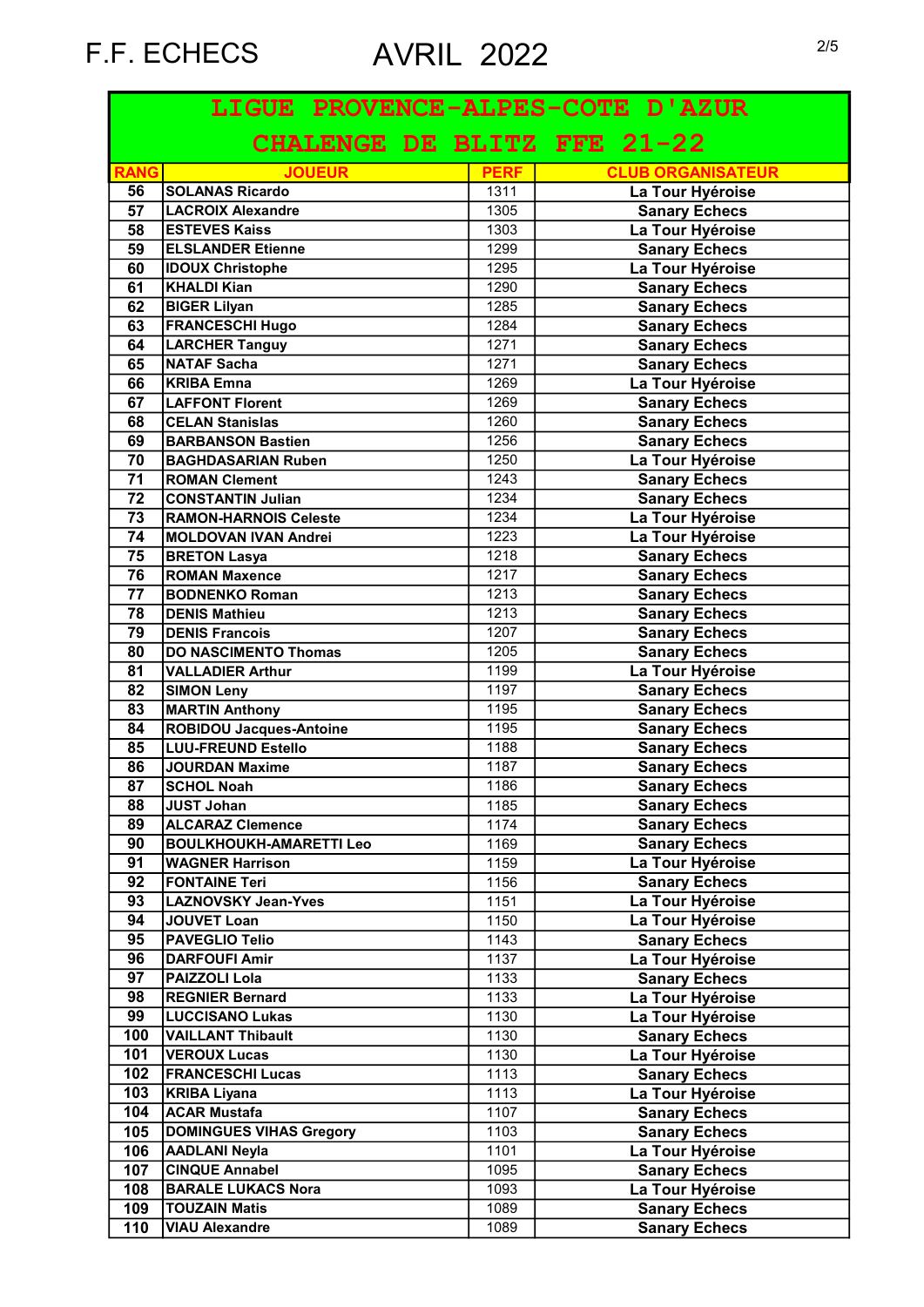|                   | LIGUE PROVENCE-ALPES-COTE D'AZUR |             |                          |
|-------------------|----------------------------------|-------------|--------------------------|
|                   | CHALENGE DE BLITZ FFE 21-22      |             |                          |
| <b>RANG</b>       | <b>JOUEUR</b>                    | <b>PERF</b> | <b>CLUB ORGANISATEUR</b> |
| 111               | <b>PERVENT Louis</b>             | 1088        | La Tour Hyéroise         |
| $112$             | <b>GAURON Othilie</b>            | 1085        | <b>Sanary Echecs</b>     |
| $\overline{113}$  | <b>HERMITTE Victor</b>           | 1084        | <b>Sanary Echecs</b>     |
| 114               | <b>DOUDON Alexis</b>             | 1082        | <b>Sanary Echecs</b>     |
| 115               | <b>ARNE Alexandre</b>            | 1080        | <b>Sanary Echecs</b>     |
| $\frac{116}{116}$ | <b>HABERT Ellie</b>              | 1077        | <b>Sanary Echecs</b>     |
| 117               | LAZMANY Mehdi                    | 1077        | <b>Sanary Echecs</b>     |
| $\overline{118}$  | <b>ALI Imane</b>                 | 1076        | La Tour Hyéroise         |
| 119               | <b>COGOTTI Heloise</b>           | 1074        | <b>Sanary Echecs</b>     |
| 120               | <b>TROTET Matteo</b>             | 1069        | La Tour Hyéroise         |
| 121               | <b>VIDEAU Nathan</b>             | 1069        | <b>Sanary Echecs</b>     |
| 122               | <b>PARA Margaux</b>              | 1065        | La Tour Hyéroise         |
| 123               | <b>PROCIDA-PLONKA Enzo</b>       | 1063        | La Tour Hyéroise         |
| 124               | <b>ZEMOUL David</b>              | 1052        | <b>Sanary Echecs</b>     |
| 125               | <b>LANTERI Lilian</b>            | 1050        | La Tour Hyéroise         |
| $126$             | <b>LACOSTE Eloise</b>            | 1049        | <b>Sanary Echecs</b>     |
| 127               | <b>DELAVEAU Maxime</b>           | 1045        | La Tour Hyéroise         |
| 128               | JARRAYA Alissa                   | 1035        | <b>Sanary Echecs</b>     |
| 129               | <b>ROMAN Alexis</b>              | 1035        | <b>Sanary Echecs</b>     |
| 130               | <b>SCOZZARI Theo</b>             | 1034        | <b>Sanary Echecs</b>     |
| $131$             | <b>LIEGEY LIIess</b>             | 1030        | <b>Sanary Echecs</b>     |
| $\overline{132}$  | <b>ROI Paris</b>                 | 1027        | La Tour Hyéroise         |
| $\overline{133}$  | <b>ALLARD Tom</b>                | 1024        | La Tour Hyéroise         |
| $\overline{134}$  | <b>GIL Anae</b>                  | 1024        | <b>Sanary Echecs</b>     |
| 135               | <b>AUVRIGNON Gabriel</b>         | 1012        | <b>Sanary Echecs</b>     |
| 136               | <b>BELKHELOUAT Yasmine</b>       | 1009        | La Tour Hyéroise         |
| 137               | <b>FEAT Edouard</b>              | 1009        | <b>Sanary Echecs</b>     |
| 138               | <b>PALMIERI Eva</b>              | 1008        | La Tour Hyéroise         |
| 139               | <b>PHAN Tony</b>                 | 1008        | <b>Sanary Echecs</b>     |
| 140               | <b>DESTAVILLE Prisca</b>         | 1001        | <b>Sanary Echecs</b>     |
| 141               | <b>CACCIARI Lila</b>             | 998         | <b>Sanary Echecs</b>     |
| $\overline{142}$  | <b>DUGUET Ophelie</b>            | 996         | <b>Sanary Echecs</b>     |
| 143               | MINETTO-VERDINO Camille          | 995         | La Tour Hyéroise         |
| 144               | <b>DENOMME Victor</b>            | 991         | <b>Sanary Echecs</b>     |
| 145               | <b>MONTIEL Ashley</b>            | 987         | La Tour Hyéroise         |
| 146               | <b>FLOSCQUET BRUEL Antone</b>    | 986         | <b>Sanary Echecs</b>     |
| 147               | <b>SIMONE Matteo</b>             | 984         | La Tour Hyéroise         |
| 148               | <b>MAEREL Milan</b>              | 983         | <b>Sanary Echecs</b>     |
| 149               | PIERI-CALLE Jean-Baptiste        | 982         | <b>Sanary Echecs</b>     |
| 150               | <b>BODNENKO Maksim</b>           | 981         | <b>Sanary Echecs</b>     |
| 151               | <b>TAVELLA Tom</b>               | 977         | La Tour Hyéroise         |
| 152               | <b>CRISTIAN Darius</b>           | 969         | <b>Sanary Echecs</b>     |
| 153               | <b>GRASSO Valentin</b>           | 967         | <b>Sanary Echecs</b>     |
| 154               | <b>LUBONIS Alexy</b>             | 965         | La Tour Hyéroise         |
| 155               | <b>LEMEUNIER Hanae</b>           | 960         | <b>Sanary Echecs</b>     |
| 156               | <b>PALPANT Lea</b>               | 959         | <b>Sanary Echecs</b>     |
| 157               | <b>DENISE-PEYNET Lila</b>        | 956         | <b>Sanary Echecs</b>     |
| 158               | <b>NICOLAS Jules</b>             | 954         | <b>Sanary Echecs</b>     |
| 159               | <b>LAMPERIN Ernest</b>           | 953         | <b>Sanary Echecs</b>     |
| 160               | <b>MAZELLA Lia</b>               | 952         | <b>Sanary Echecs</b>     |
| 161               | <b>SANAL Vedat</b>               | 952         | <b>Sanary Echecs</b>     |
| 162               | <b>PIN-SPECHT Marie</b>          | 950         | <b>Sanary Echecs</b>     |
| 163               | <b>LANGLOIS Gaetan</b>           | 949         | <b>Sanary Echecs</b>     |
| 164               | <b>KALIAGUINE Ryan</b>           | 945         | <b>Sanary Echecs</b>     |
| 165               | <b>IFRAH Lea</b>                 | 939         | La Tour Hyéroise         |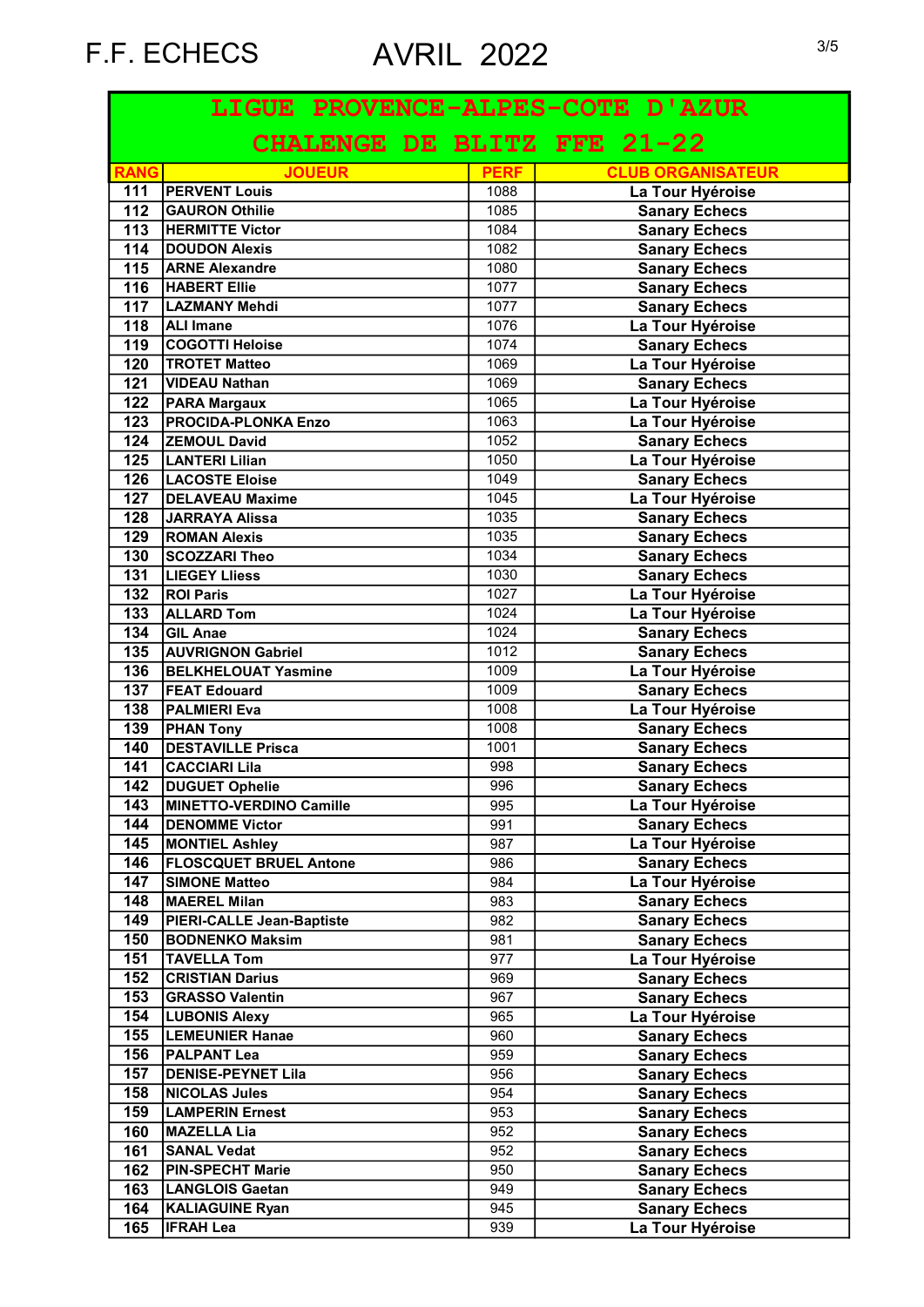| LIGUE PROVENCE-ALPES-COTE D'AZUR |                                   |             |                          |
|----------------------------------|-----------------------------------|-------------|--------------------------|
|                                  | CHALENGE DE BLITZ FFE 21-22       |             |                          |
| <b>RANG</b>                      | <b>JOUEUR</b>                     | <b>PERF</b> | <b>CLUB ORGANISATEUR</b> |
| 166                              | <b>CALLAIS Samuel</b>             | 936         | <b>Sanary Echecs</b>     |
| 167                              | <b>BEYER-GERMANY Helios</b>       | 935         | La Tour Hyéroise         |
| 168                              | <b>NOAILLES Leo</b>               | 934         | <b>Sanary Echecs</b>     |
| 169                              | <b>GATT Chloe</b>                 | 929         | <b>Sanary Echecs</b>     |
| 170                              | <b>RETTIEN Leandre</b>            | 926         | La Tour Hyéroise         |
| 171                              | <b>GUILIANI Nolan</b>             | 921         | <b>Sanary Echecs</b>     |
| 172                              | <b>PHILIS Lola</b>                | 921         | <b>Sanary Echecs</b>     |
| 173                              | <b>ZIGGIOTI Juliette</b>          | 921         | <b>Sanary Echecs</b>     |
| 174                              | <b>GALL Baptiste</b>              | 919         | <b>Sanary Echecs</b>     |
| 175                              | <b>TUMULO Dorian</b>              | 919         | <b>Sanary Echecs</b>     |
| 176                              | MOLDOVAN IVAN Matei               | 917         | La Tour Hyéroise         |
| 177                              | <b>VALENTINE Jailan</b>           | 909         | <b>Sanary Echecs</b>     |
| 178                              | <b>AYMARD Maxence</b>             | 899         | La Tour Hyéroise         |
| 179                              | <b>CARADEC Charles</b>            | 899         | <b>Sanary Echecs</b>     |
| $\overline{180}$                 | <b>DURAND Ethan</b>               | 898         | <b>Sanary Echecs</b>     |
| 181                              | <b>BRU Maoro</b>                  | 897         | <b>Sanary Echecs</b>     |
| 182                              | <b>PLAIDEAU Jade</b>              | 897         | <b>Sanary Echecs</b>     |
| 183                              | MAZOYER Chloe                     | 895         | <b>Sanary Echecs</b>     |
| 184                              | <b>ALI Inaya</b>                  | 891         | La Tour Hyéroise         |
| 185                              | <b>DELPLACE Chanel</b>            | 891         | <b>Sanary Echecs</b>     |
| 186                              | <b>MALICET Lucio</b>              | 888         | <b>Sanary Echecs</b>     |
| 187                              | <b>AVELLAN Lenny</b>              | 887         | <b>Sanary Echecs</b>     |
| 188                              | <b>AOUF Wannis</b>                | 879         | <b>Sanary Echecs</b>     |
| 189                              | <b>ROBIDOU Jean-Alexis</b>        | 870         | <b>Sanary Echecs</b>     |
| 190                              | <b>COLOMB Antonin</b>             | 866         | <b>Sanary Echecs</b>     |
| 191                              | <b>CASTOR Isia</b>                | 858         |                          |
|                                  |                                   |             | <b>Sanary Echecs</b>     |
| 192                              | MOUGIN Valentin                   | 857         | <b>Sanary Echecs</b>     |
| 193                              | <b>DUFOUR Mila</b>                | 856         | <b>Sanary Echecs</b>     |
| 194                              | <b>BARALE LUKACS Elza</b>         | 851         | La Tour Hyéroise         |
| 195                              | <b>CHAOUCH Marwa</b>              | 840         | La Tour Hyéroise         |
| 196                              | <b>MOLDOVAN IVAN Marc</b>         | 834         | La Tour Hyéroise         |
| 197                              | <b>ARNOUX-MORIN Ines</b>          | 826         | La Tour Hyéroise         |
| 198                              | LORDA Nathan                      | 826         | <b>Sanary Echecs</b>     |
| 199                              | <b>VEROUX Louna</b>               | 824         | La Tour Hyéroise         |
| 200                              | <b>KREBS Colin</b>                | 822         | <b>Sanary Echecs</b>     |
| 201                              | <b>POTIER Daphne</b>              | 820         | La Tour Hyéroise         |
| 202                              | JACOBY-DANIEL Prisco              | 819         | <b>Sanary Echecs</b>     |
| $\overline{203}$                 | <b>GELLIS Jade</b>                | 815         | <b>Sanary Echecs</b>     |
| 204                              | <b>HOCQUET Lucille</b>            | 815         | La Tour Hyéroise         |
| 205                              | <b>BALSANO Flore</b>              | 814         | <b>Sanary Echecs</b>     |
| 206                              | <b>CAMPS Nolan</b>                | 811         | La Tour Hyéroise         |
| 207                              | JUVANTENY Melyna                  | 809         | <b>Sanary Echecs</b>     |
| 208                              | <b>BIRK Baptiste</b>              | 808         | La Tour Hyéroise         |
| 209                              | <b>MAZOYER-PORCHERAY Mathys</b>   | 804         | <b>Sanary Echecs</b>     |
| 210                              | <b>LLINARES Aurelien</b>          | 802         | <b>Sanary Echecs</b>     |
| 211                              | <b>LELIAS Sasha</b>               | 801         | <b>Sanary Echecs</b>     |
| 212                              | <b>GABELLA Ethan</b>              | 799         | <b>Sanary Echecs</b>     |
| 213                              | <b>BONNIFACCINI-MILLE Antoine</b> | 796         | <b>Sanary Echecs</b>     |
| 214                              | <b>PASERO Alexandre</b>           | 796         | La Tour Hyéroise         |
|                                  |                                   |             |                          |
| 215                              | <b>MONTI-CAZY Elona</b>           | 791         | <b>Sanary Echecs</b>     |
| 216                              | <b>GILLOT CUENOT Roxane</b>       | 789         | La Tour Hyéroise         |
| 217                              | <b>LEBHAR Lucas</b>               | 789         | La Tour Hyéroise         |
| 218                              | <b>BEULQUE Enzo</b>               | 771         | <b>Sanary Echecs</b>     |
| 219                              | <b>GUEDDARI Yanis</b>             | 771         | <b>Sanary Echecs</b>     |
| 220                              | <b>SAYOU Valentin</b>             | 771         | <b>Sanary Echecs</b>     |